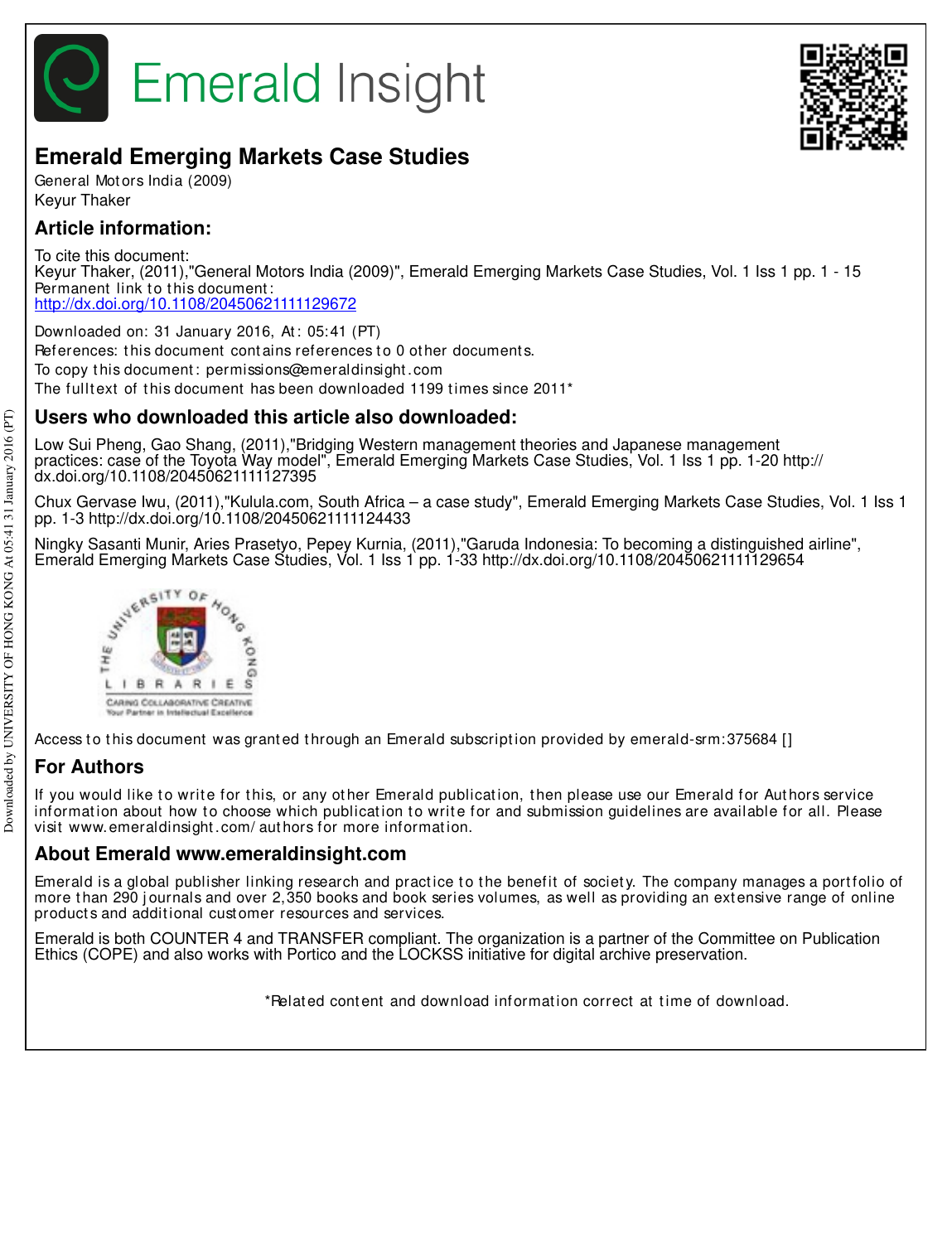# General Motors India (2009)

# Keyur Thaker

Keyur Thaker is a Professor at the Indian Institute of Management, Indore, India

O n a warm morning of March 2009 in New Delhi, Mr Karl Slym, was preparing for the busy day ahead. Over the breakfast, he had quick glance over the headlines in Times of India newspaper. He was not at all surprised with the much-awaited news. The Head India operations, General Motors India (GMI) reads the headline ''General Motors Corporation (GMC), USA appealed for bail out package to US Congress''. His mind was filled with speculation over the fate of GMI and wondered whether, the company would be able to stick to its 2006 new initiative that intended to emulate GMC's global leadership in India. He wondered, would India operation be able to leverage over GMC global presence and whether, the subsidiary will remain a success story despite being part of a much-troubled GMC. Since 2006, the things have been dicey and eventful not only for automobile industry in India and world at large but also for GMI and GMC. The only respite was the 2006 initiatives that have shown signs of improvement in GMI's position but at the same time, recent developments at GMC have raised obvious challenges. He wondered whether the 2006 initiatives and subsequent re organization and reorientation and management control change of GMI would continue to deliver in the new settings.

# General Motors India (GMI)

GMC founded in 1908 was the world's largest vehicle manufacturer. GMC designed, built and marketed cars and trucks worldwide[1]. Company's India operations were established in 1994. Globally GMC had maintained the leadership as a Passenger Car Company, however, in Indian passenger car market its position remained as one of the marginal players (see Exhibit I for an overview of GM and its India operations). GMI launched only three models since 1996. Initial quality hiccup with Opel cars that company launched was considered as one of the main reason. GMC responded with aggression and trailed its growth aspirations by launching models in all the segments of the Indian car market. In 2006, the company withdrew production of Opel cars and re-introduced Chevrolet cars to India. At the same time, several new initiatives on organizational structure, production facility, R&D, quality, marketing and branding were taken up. GMI resolved to launch two new models every year. In the same year, it introduced three new models, ''Spark'', a small hatchback car at entry level, Aveo UVA' a sporty big size hatchback mid segment car and a high end SUV ''Captiva''. To augment the production capacity to double, GMI initiated development of new manufacturing facility at Talegona near Pune, in the state of Maharastra. In the mean time, the competition was getting intense with Maruti Suzuki Ltd, Tata Motors, Hyundai, Ford, Honda, etc. announcing expansion of their capacities and launch of new models across various segments.

# The Indian car market

According to a survey, India is believed to be the fourth largest passenger car market in Asia comprising a range of cars belonging to different price segments and car segments[2].

Downloaded by UNIVERSITY OF HONG KONG At 05:41 31 January 2016 (PT) Downloaded by UNIVERSITY OF HONG KONG At 05:41 31 January 2016 (PT)

> solely for educational purposes and is not intended to represent successful or unsuccessful managerial decision making. The author/s may have disguised names; financial and other recognizable information to protect confidentiality.

Disclaimer. This case is written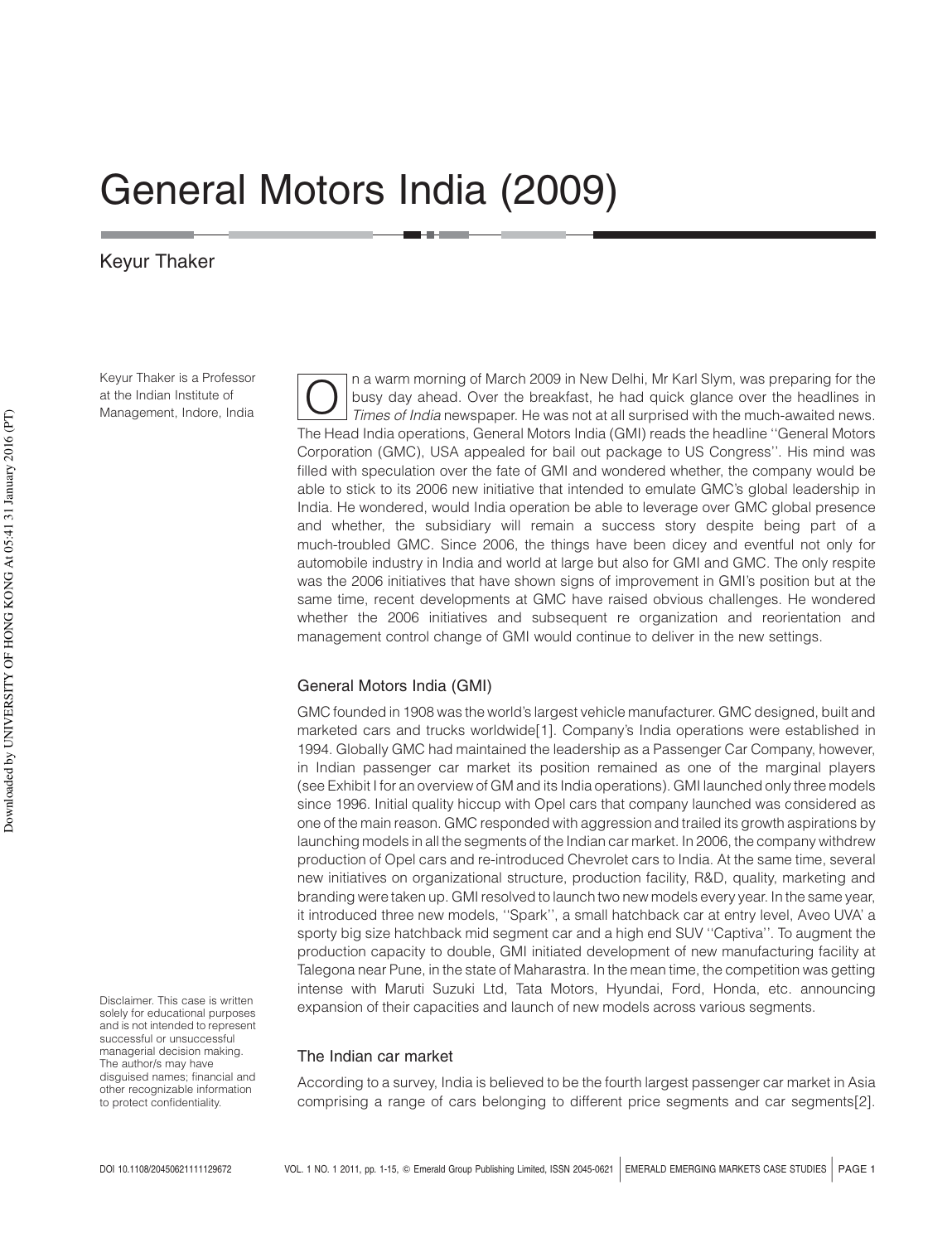Starting from a two-seater car, the Reva to a seven-seater SUV, Volvo XC90, the Indian car industry has huge portfolio of cars. In terms of price segment, India has a car starting from Rs. 100,000 the upcoming Nano, to the one like Audi, Mercedes, and Bentley selling out in millions of rupees (see Exhibit II for more information on India Car market and Exhibit III for growth trends in India Automobile sector).

Typical feature of Indian market has been fast growth and larger share of small size and economy segment car. Industry leader Maruti Suzuki Ltd had remained dominant player cornering almost second or third of the passenger car sales in India for long. At the same time, Maruti Suzuki had maintained cost leadership through large-scale operations and volumes, operational excellence and leverage on R&D from Suzuki Motors, Japan and domestic technological development. With entry of many global players in late 1990s, the market expanded and market share of Maruti Suzuki declined. Volumes rose steadily. India's car remained intensely competitive with over 12 international car manufacturers operating in the country. Maruti maintained its market leadership with over 50 per cent market share. Given Indian car market scenario attaining significant presences and market share was indeed a challenging task for GMI.

# India manufacturing operations

GMI, was incorporated in 1994 as a 50:50 joint venture company with the CK Birla Group of Companies. In 1999, it was converted as fully owned subsidiary of GMC. The first manufacturing facility in India became operational 1997, at Halol, located in the western state of Gujarat. The facilities were one of its kinds for the country and GMI as well. The single assembly line was flexible enough to simultaneously produce different variety of cars, ranging from Sedan to Hatch back at the same time. GMI's Halol facility with production capacity of 85,000 units has two assembly lines; one for Passenger Car and other for SUV, better known as truck assembly in GMI's language. Such facility was appropriate for Indian market as it enabled GMI to produce variety of Passenger Cars under different segments and permitted break even at low volume at the same time allowed for production of wide variety of cars. Such facility offered much needed flexibility in growing and dynamic market like India, to introduce different variety of cars under various segments without much change over and a need for dedicated facility.

The manufacturing facility contained different shops:

- 1. Body shop.
- 2. Paint shop.
- 3. General assembly:
	- Truck line (for SUV and MUV); and
	- **Passenger car line (for sedan and hatchback).** 
		- multiple types of car manufactured in the same line as per the requirements. Activities or operations muted multiple types of car manufactured at same point of time on single line one after other; and
		- quality assurance also happens at general assembly.
- 4. Quality:
	- $\blacksquare$  Test line.
	- **B** Repair (if required).
	- Global customer audit
		- samples taken off the line and validated as per global norms.
- 5. Finished goods yard

The first decade of 2000, marked increased global operations of GMC. For next several years to come Indian operations were envisaged and recognized to be of strategic role and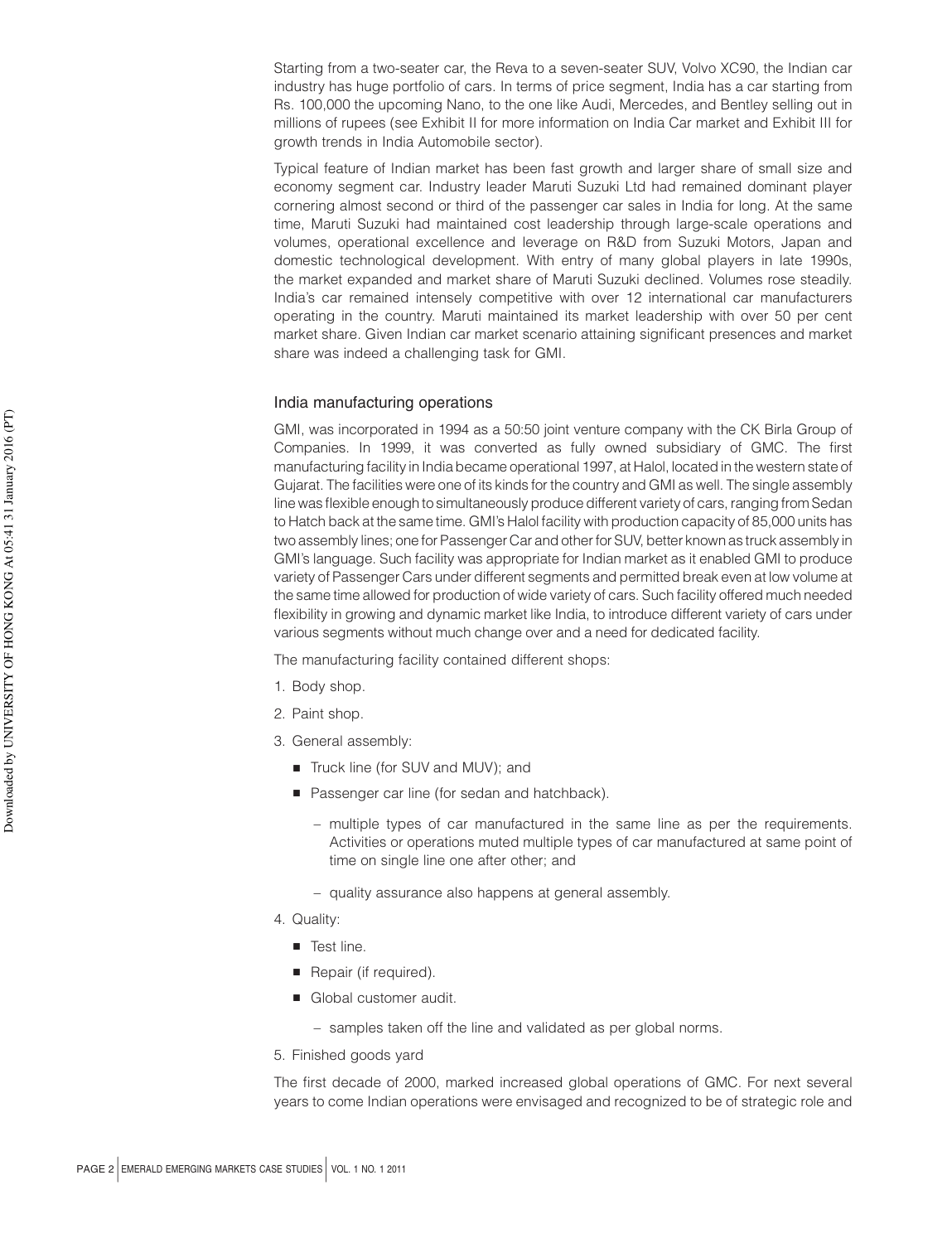importance. The parent increasingly recognized India as more valuable part of its global operations in terms of cost competitiveness and location advantage. GMI received orders for export of components from GMI operations globally. It was expected that component business would grow well. India operations was envisaged for strategic importance in terms of cost, R&D, sourcing, etc. As a consequence, it was planned to increase workforce at its R&D center in Bangalore and encourage more Indians to occupy positions in GMI' global operations.

#### New vision and action

The GMC's unveiled its global vision in early 2008:

To be a world leader in transportation product and services and earn customer's enthusiasm through continuous improvements driven by integrity, teamwork and innovation.

Subsequently, the mission 2010 for GMI operations was spelled:

To sell profitably, 200,000 car and to be preferred brand of choice with all product in top two ranking of JD power.

The new mission foresaw consolidation of company's position in the car market. The company felt it important to have wider presence across various segments so as to meet target and to attain ten per cent share of Indian car market. With limited presence in select segments, achieving sales growth and targeted-marked share seemed difficult. Small car was the fastest growing segment of the Indian car market where GMI had no products to offer. GMI launched three new models with much fan fare. GMI also took unrelenting initiatives to create customer enthusiasm and entice them to buy Chevy cars. The general perception in India was that GMI cars are costlier to maintain compared to that of competitors. In response, GMI launched the industry first un-matched warranty cover with unique maintenance scheme that assured customers, running the GMI car never burns a hole in their pocket. GMI launched models under various segment with the Chevrolet brand in the country. Introduced in India in 2003, under the banner ''for a special journey called life'', Chevrolet emerged as one of the fastest growing brand names in Indian car industry. Company believed that the Chevrolet brand has clearly established its quality, reliability, safety, innovation, value for money proposition, environment-friendliness and customer care.

GMI's present production consist of the Chevrolet Optra Magnum (both petrol and diesel), the Chevrolet Tavera, Captiva SUV, the Chevrolet SRV, the Chevrolet Aveo, the Chevrolet Aveo U-VA and the Chevrolet Spark at its Halol plant. (Exhibit IV)

GMI added new manufacturing facility with capacity to produce about 140,000 units at Talegon, near Pune in State of Maharastra. The facility would be operational by early 2009 and mainly used to produce Spark, company's new launched hatchback in small car segment. To further consolidate its position the company had initiated the setting up transmission and engine manufacturing facility near Pune. GMI also had a service establishment for Asia pacific region located in Bangalore. This BPO arm was dedicated for third-party transaction processing.

# The control system changes

With multiple locations in India in addition to the first facility at Halol, in Gujarat the reorganization of company structure was required. GMI corporate and head office was shifted to Gurgoan, near New Delhi. Separate heads were appointed for the two manufacturing locations and various functions across both locations. At the same time, all the functions were recognized at corporate office and corporate head for all functions were appointed to overlook their counterpart – respective heads at plant locations.

Seamless move though the transition without affecting integrity and unity of culture in India operations was perceived to be a challenge. Mr Karl Slym, MD, India operations unveiled new statement, ''One team one vision''. A corporate video was prepared featuring people of India operations across different locations and screened across at all levels and functions.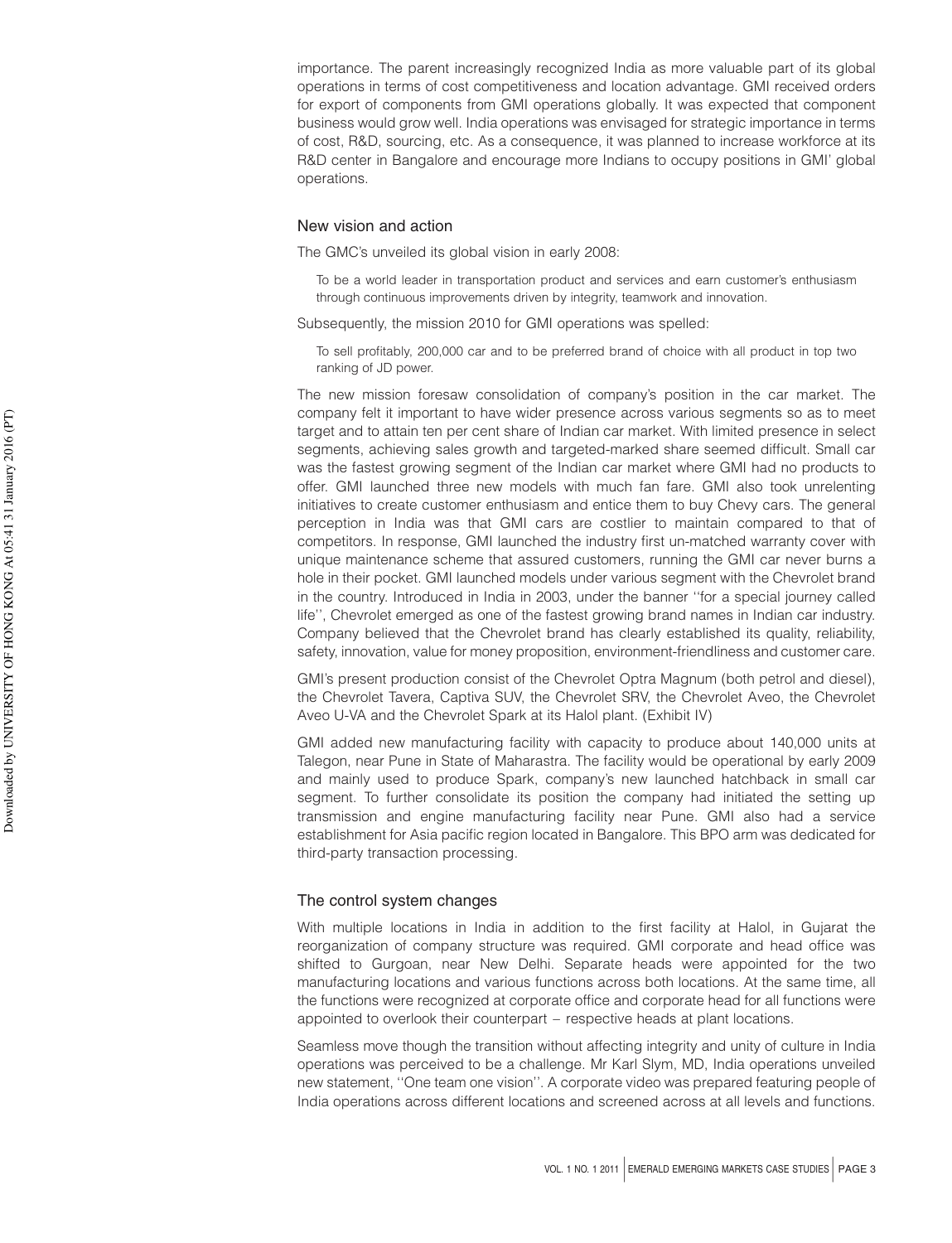The company wanted to ensure right kind of organizational and the cultural priorities. The message was clear:

- act as one company;
- $\blacksquare$  embrace stretch targets;
- **n** move with sense of urgency; and
- **B** enhance customer and product focus.

Core values were reiterated:

- customer enthusiasm;
- integrity;
- $\blacksquare$  teamwork;
- innovation:
- continuous improvement; and
- $\blacksquare$  individual respect and responsibility.

Every effort was made to ensure that above values are cherished, aspired and acted upon by the team GMI. A corporate presentation along with video had a clear message,  $E^3$ ; engaging, enthusing, and exciting people. The presentation was shared with all GMI. The past performance, future challenges and plans were communicated through the corporate presentation. The video was the pre-curser to the annual business plan rollout. The president discussed with the management team, performance and various aspects of business environment on month on month basis after the presentation. A young executive reflected on the initiative:

The videos are shown with great passion and involvement of people across all levels. It reflected the mood and the drive of the people inside the organization. Video highlighted the spirit behind. GMI media partner created the Video every year and featured a new popular song from Bollywood in form of a parody. The video and presentation had a far-reaching impact. It fostered the shared vision, people engagement, enthused, energized and passionate, au fait GMI with transformation towards aggressiveness, integration, betterment, stretch goal and so on.

## Organizational structure

Globally one of the unique characters of GMI management control has been the dual control and reporting structure. One can find features of both functional and business unit structure. GMI often call it matrix kind of organization structure.

GMI operates as a business unit and as a separate legal entity with profit responsibility. All functions were present in India and included manufacturing, material sourcing, information system, HR, costing, quality, financial accounting, sales and service, marketing, tax, audit and so on. A manager was responsible for each function with a controller attached to each function. The controller would administratively report to the manager responsible (function head) for the respective function, to which he is attached. ''It's a finance control driven organization'', remarked an audit consultant who was visiting GMI facility at Halol during case writer's visit.

Each function had a corporate head for overall India operations and facility head at respective production facilities here at Halol and Talegoan. A dedicated finance controller is attached to each function. For instance, the General Manager HR at Halol facility (head for HR at Halol operations) had a dedicated finance controller administratively reporting to him and functionally reporting to the General Manager finance at Halol facility. GMI finance at Halol administratively reported to the Chief of Manufacturing designated as Vice President manufacturing at Halol facility and functionally reported to the corporate controller-finance chief (CFO) at corporate office located at Gurgoan. The CFO of India operations administratively reported to the Head India Operations, Mr Karl Slym and functionally reported to controller Asia Pacific region.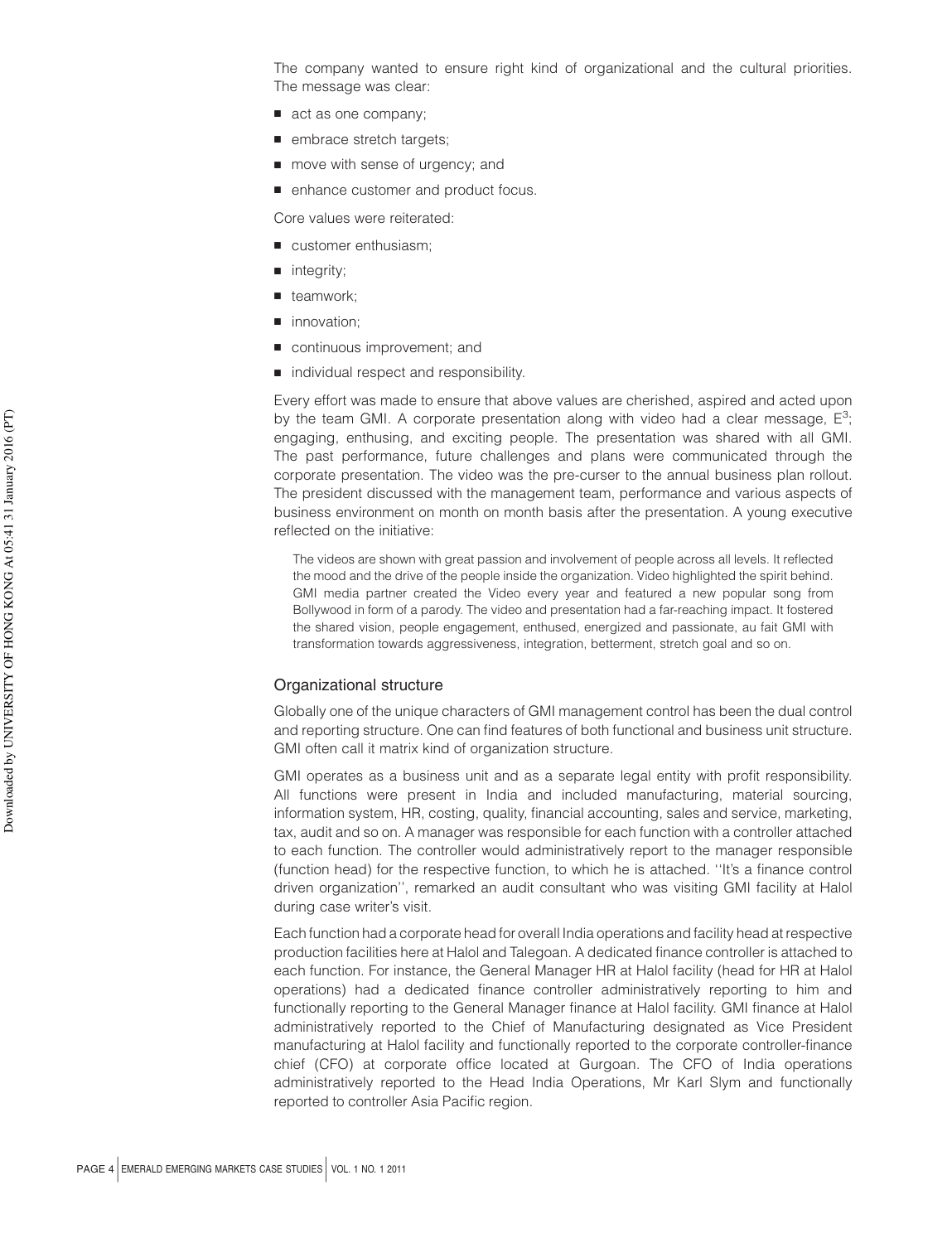Mr Vijay Karla, the VP Halol Operations headed the Halol facility. He administratively reported to Mr Karl Slym, Head India Operation based at Gurgoan corporate office. Mr Karla functionally reported to regional manufacturing head based at regional headquarters in Shangai, China and responsible for Asia Pacific region operations.

The manufacturing chief at Halol facility would be responsible for per unit manufacturing cost, delivery schedules and volume and had decision rights related to investments, manufacturing costs, quality and scheduling. For instance, if the current year target would be to make 55,000 cars, the budget for manufacturing cost would be Rs 105 crore at about Rs 16,000 per unit. The manufacturing unit would be responsible for the investment in plant as plant deprecation being booked as part of the manufacturing cost. Apart from conversion cost per vehicle his responsibility included quality and delivery targets. The manufacturing controller presented much needed finance sense to the manufacturing operations to ensure that value creation and targets are met at every functional level. Finance function thus has an important role on ensuring operations efficiency, performance and ultimately the decisions to facilitate value creations.

Other functions include the global purchase and supply chain, taxation, cost, after sales, spares, etc. Sourcing chief responsible for per unit sourcing cost at Halol plant and reported to corporate sourcing chief at Gurgoan. Global purchase and supply had a dedicated controller who would advice and supports the purchase and supply chain head at plant and corporate level in ensuring and enabling efficiencies in procurement. Such kind of dual reporting allowed the GMI to leverage on GMC global scouring know-how and competencies and drive value creation through sourcing. See the typical organizational structure featuring finance control structure of the company shown in Exhibit V. Mr Ajay Masand Controller at Halol Facility reflected:

The dual reporting for all functional and administrative department facilitates sharing of expertise vertically and thus leverage domain expertise globally. Thus, foster better knowledge management and succession planning for the functional people globally. It also in a sense brings global integration despite business unit structure. Such structure facilitates GMI Global head quarters' operational and financial control over its operations globally.

# Business plan deployment (BPD)

GMI globally uses a unique tool to facilitate implementation of its strategy and priorities across all functions with cascading BPD.

The GMI internal document defines BPD as:

A process that enables the total organization to set targets, integrate plans and remain focused to achieve company wide goals and manage change. The purpose of the BPD is to align and integrate all employees (with strategy) to work together, to take action and to develop a culture of continuous improvement.

The operation budget is prepared based on BPD and contains financial numbers and targets for key result areas (KRA) on about six different dimensions. Those KRA are manifestation of company's vision in operational terms across various levels and functions. Budgeted department are required to work on continues improvement rather then static targets. Typical operations units' BPD may contain KRA on safety, productivity, quality, reliability (delivery), cost and environment (SPQRCE). Each of this KRA is charted on a template along with specific objectives and methods to accomplish, person responsible, targets and schedule and control points and performance indicators. The performance statuses on targets are displayed in different colors. Red indicates significant shortfall or targets missed, yellow stands for need for improvement and green color for being on or exceeding the targets. A large size BPD board is displayed at prominent place at functional area/locations with details on performance and responsibility. A sample format of BPD board can be seen in Exhibit VI.

A noteworthy feature of the BPD is that each team members is responsible for one or more of the SPQRCE KRA on revolving basis. Collectively, each member of the team is responsible for all SPQRCE KRA. Every member of the team champions at least one of the KRA at a point of time.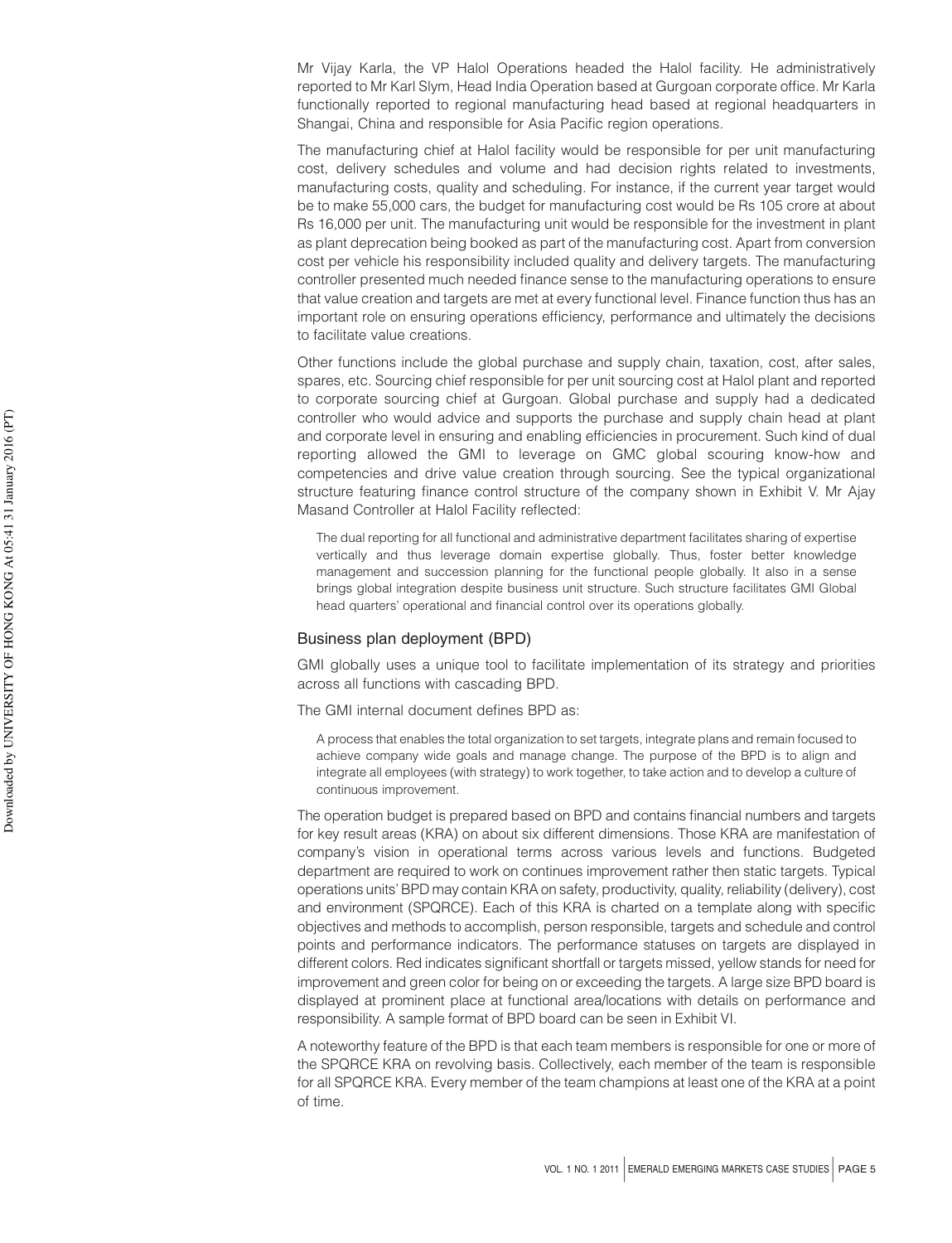Mr Rakesh Mehta, General Manager, HR once reflected:

This (BPD, SPQREC and KRA) leads to participative management and planning at all level and grooms employees for higher responsibility in future. It also adds sense of ownership among the employees across all levels and facilitates team work.

The BPD is prepared and cascaded at five different levels along the organizational hierarchy. Top leadership appears at level 1, while level 2 are department managers and functional chiefs. Level 3 and 4 appears at group leader and team levels, respectively, and so on (Exhibit VII)

- The level 1 is company wide and is the responsibility of the MD, President/Corporate office. It is drawn from the GMI's mission and objectives laid by policy committee.
- **EXECUTE:** Level 2 emerge at different functions and site wide or say plant locations. It manifests the corporate wide mission, objectives and improvements into functional and location specific terms to facilitate harmonization with other functions and sites or plant locations.
- **B** The functional heads of respective locations leads the Level two initiative (e.g. Halol and Talegona operations).
- **F** The level 3 is department wide and relates to departments like CPE, body shop, after sales, manufacturing engineering, manufacturing finance controller and so on. Department lead at their respective location pilots the BPD at this level.
- **B** Sections, group leaders and area-wise BPD appears at Level 4 such as trim line, chassis line, PE workshop and so on falls at this level.
- **Example 1** Level 5 is generally at team level or group level and each team in area of operations is responsible. Such teams may consist of a typical work group on an assembly line.

The BPD unto Level 4 and 5 are usually for production and operations areas. For all other support functions, BPD shows up to level three. Usually, BPD is displayed on large size board at the prominent place in respective work areas. In case of functions like legal, communication, BPD is displayed on respective desktops.

It is evident that such levels facilitate the clear translation and cascading of company mission and objective across various levels from top to bottom. Such cascading gives a idea about significance of ones role and its impact on overall company strategy and objectives. (Quipped Mr Ashutosh Tripathi, Division Manager, Assembly Shop).

Detailed actions plan and counter measures are prepared from lower levels to higher levels, say a bottom up approach. The strategies and objectives are cascaded from higher levels to lower levels. As one goes from Level 1 to Level 5, the targets become more task specific and clearer. Thus, the BPD is a cascading process (Exhibit VIII).

#### Operational excellence

To ensure sound execution of new vision, mission and strategic priorities GMI took several initiatives. The initiative on operational excellence in manufacturing had various activities like quality circle, suggestion scheme, Kaizen, and Kanban. Important vendors were persuaded to locate their facility nearby to ensure just in time delivery of the component and parts. Process improvement, quality improvement remained regular features of operations. All plant operators participated in quality and process improvement drive. The initiatives, improvements and achievements were eloquently displayed on the notice board along side the assembly line. A unique future of implementing such initiatives was BPD board. The BPD encouraged shop floor employees to work on continuous improvement on the important KRA like SPQRCE.

# Planning cycle and budgeting

The BPD is initiated immediately after global vision and mission statements are developed. Every region prepares its vision and mission and eventually cascaded to country specific vision and mission.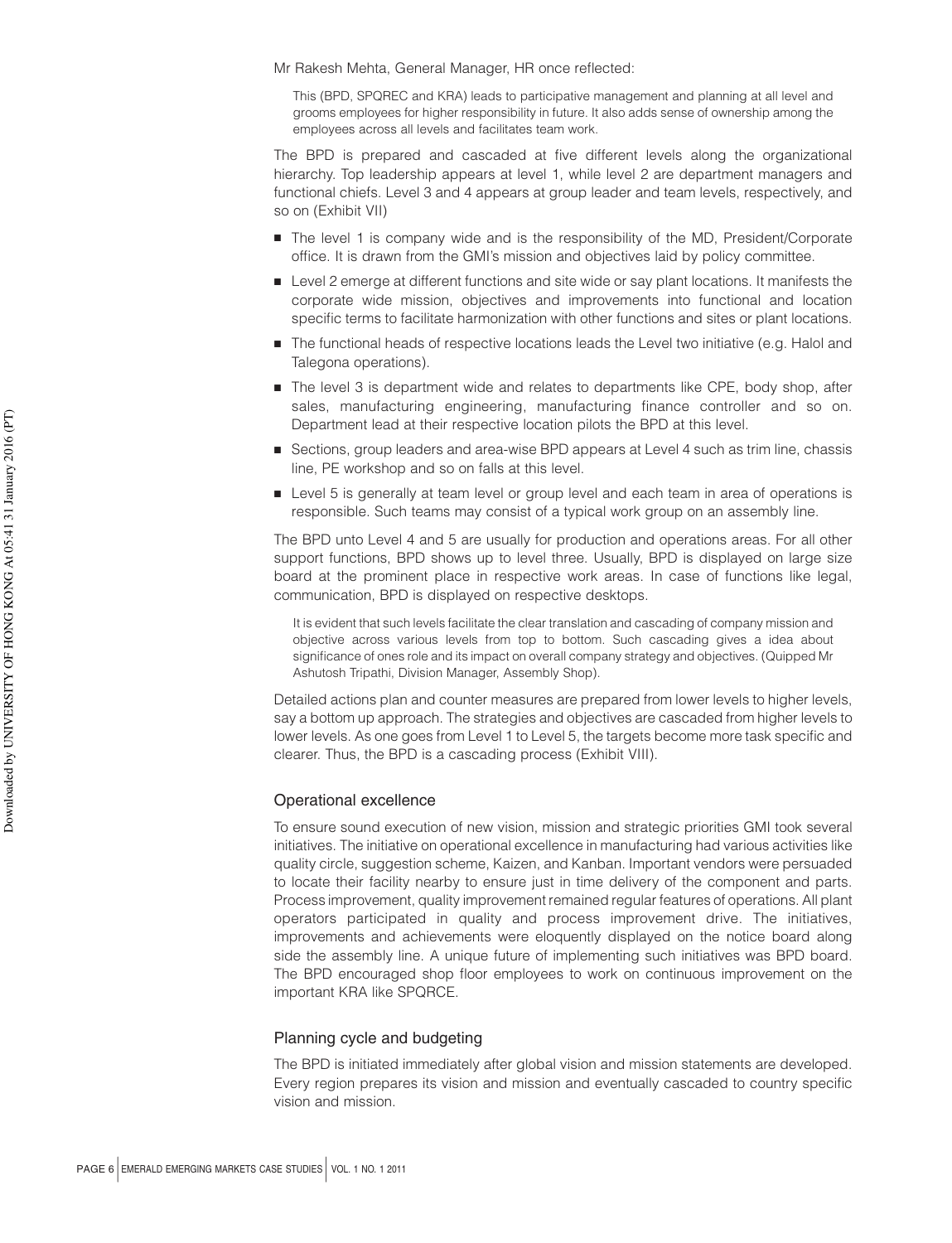The planning cycle starts in June, with strategic direction laid down by policy committee every year. The budgeting cycle follows calendar year. Review of mission statement, long-term plan and strategy takes place in second quarter, starting July every year. By August, mission, plans and strategy for staff heads and division heads are communicated. Based on this planning and budget is initiated in August. Budget is prepared by September every year and BPD is developed across different levels. Clear goals, objectives, targets and methods/actions are laid down by the month of October. By November, divisional targets are cascaded down across the organization. The preliminary annual plans are developed. By December, annual plans are reviewed, approved and finalized by respective staff heads or division heads. By December end, next years' BPD plans are rolled out and communicated to the all the employees. In January, implementation of annual plans takes place across all at all levels and functions. By early February, respective departments conduct first monthly reviews. Review takes place every quarter as well with first quarter being reviewed by early April and second quarter review by early July and so on. Exhibit IX gives the sketch of annual BPD planning cycle.

All the functions and department controllers are responsible for preparing budget. The budgets are prepared based on guidelines, assumptions and projections prepared through operational analysis by corporate budget department.

The budgets (BPD) contain financial and non-financial objectives. Financial objectives mainly consist of volume and value, profitability, quality, delivery and cost measures. Non-financial targets, targets for various initiatives are based on SPQRCE. All departmental budgets are presented, discussed and approved at higher levels. Once budgets are consolidated, they are presented to corporate CFO and MD. The GMI budget is presented and approved at Asia Pacific region headquarters and regional budgets are presented to GMI Global headquarter at Detroit, USA. Budgets are reviewed quarterly and variances are analyzed. Rolling forecast is prepared for reminder months and budgets are adopted accordingly.

Plans do check and action and rectification (PDCA) is done through BPD board. People take pride in maintaining and tracking the BPD. One makes sure that every detail reaches on time. Each detail is updated on regular basis:

It's like the horoscope for plant and one must study BPD to understand the pride in maintaining respective function or operations. BPD is followed religiously. The BPD has evolved over several years and now GM'ites have mastered the tool.

Mr Vijay Karla reflected on the BPD:

BPD is like DNA to the GM Culture. It's like back bone for GM globally. Every metrics is captured and translated from macro to micro level. Indeed, a wonderful cascading tool that brings accountability and clarity at each level and individuals. It integrated and aligns explicit strategy with implicit strategy (emerges from the way managers implement the corporate strategy).

# Reward and compensation

Every employee is eligible for pay hike promotions and bonus. The manager's reward and bonus is based on two criteria, corporate performance and individual performance. Managers' performance is appraised based on his KRA and the increment is determined based on his position charted on the normal distribution bell-shaped curve made after considering every ones performance. Based on appraisal manager can be classified in the category of outstanding performer, good performance, satisfactory performer and so on. The level of increase in pay and bonus is based on company performance in terms of profits and volume. The increments and bonus are declared in terms of percentage (per cent) of monthly basic pay. The company pays bonus in cash or through stock options. Stock options are available for senior positions. The bonus is determined with combination of formula based and subjective criteria. The bonus base is linked to company profits.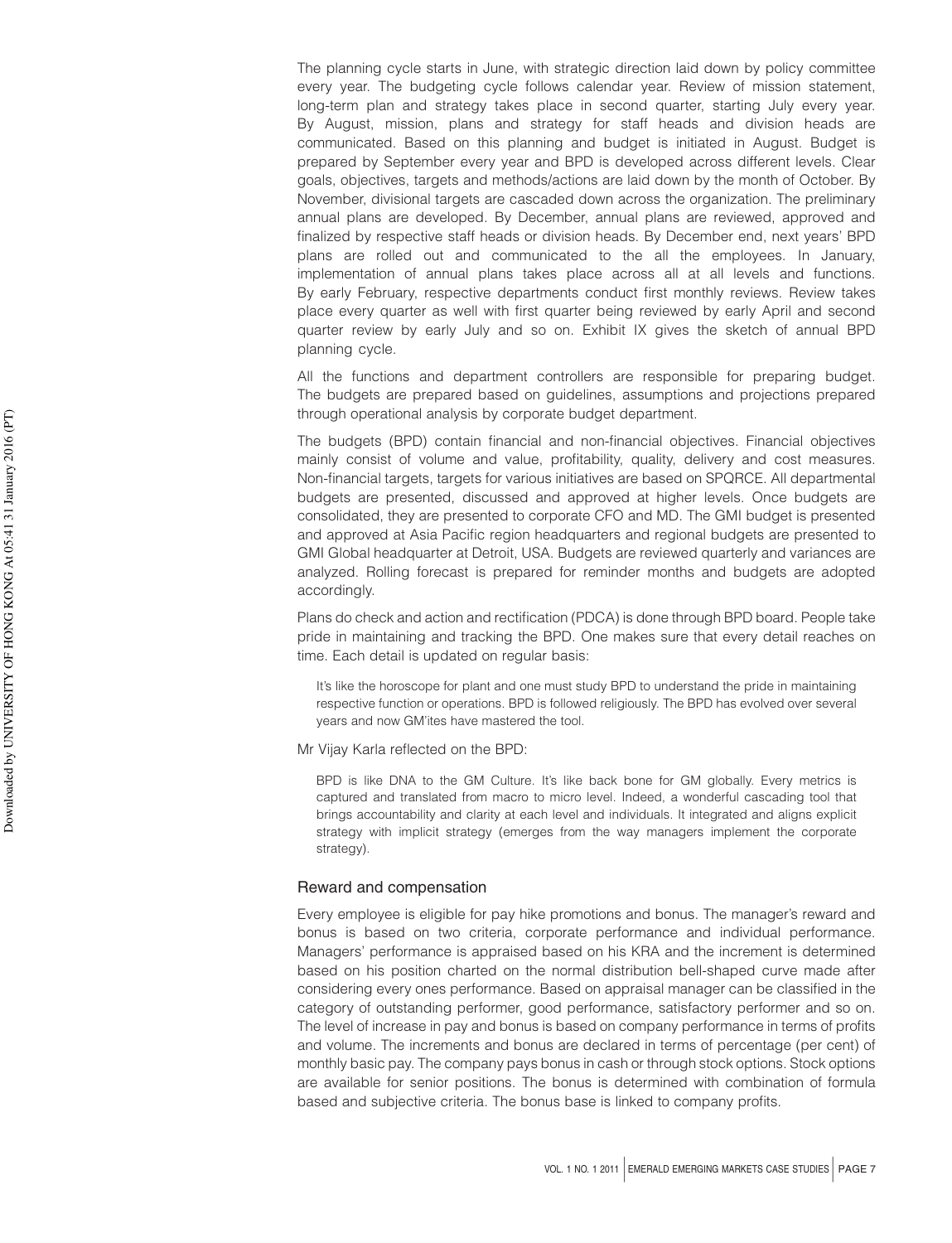## Monthly two day meeting with CEO/MD

Apart from an elaborate formal control systems, the GMI have woven informal control initiatives into its management planning and control system. The head India operations (President) visits the plant every month for two days. His visits are schedule well in advance and are made know to all. Several interactions and formal meetings are organized. The president shares a formal presentation on business related issues with an update on performance and upcoming initiatives with all. The regular monthly review meetings are held followed by value engineering and analysis meetings, manufacturing review meetings, etc. Meeting on organization review, HR department review, paint vendor review and so on as well takes place.

One of the unique feature of his visit is a diagonal slice meeting where in each employee stands a chance to be part of depending upon whether his birthday falls in that month. Informal interactions take place with MD along with celebrations. Leadership shares the performance, outlook and new initiatives followed by an open house. Employees are allowed to talk on any issue the think worthwhile. Suggestions and feedback from all are invited. The meetings are held on round table and minutes are prepared. Proper follow-up and required action are taken. New joiners are introduced and formally welcomed in these meetings:

Such meetings offers MD, the feel of grass root level issues, grievances are heard and handled and thus reduces the grievances. Employee involvement and engagement gets the boost and they have a fine access to leadership team.

Reflected a young joiner in the production department.

# Top six initiatives of 2008

With stretched mission, capacity expansion and rise in activities, the company has taken 6 initiatives for 2008:

- 1. employee engagement;
- 2. bench strength for critical positions;
- 3. improvement in plant ambience;
- 4. improve communication with use of face to face communication rather then e-mails. Develop and train people on communication;
- 5. internal customer concept for level six and above; and
- 6. seamless organization.

As HR head Mr Rakesh Mehta is in charge of the initiatives and delegates them to his HR officers and other departments.

# The recent scenario

The year 2008-2009 has been the year of global melt down with systematic failure of financial sector giants and the economies across the globe. Wrapped in contagious recession, India and GMI operations have also not remained immune. At the same time, the meteoric rise is salary of employees across companies have been replaced by pay cuts and lay-offs which only promises lower demand for automobile sales while India operations remains more or less disconnected with GMC bankruptcy, the Indian market remains depressed if not buoyant. One does not deny signs of recovery in India. Competition is getting aggressive with Maruti, Honda, Hyundai launching models across small and medium size car segments. The competition for Spark, the model on which GMI is betting its fortune in India is getting intense with Maruti and Hyundai launching two cars each in the segment followed by Tata, Honda, etc. launching a model per year. With GMI's car sales in India for year 2007-2008 at about 100,000 units, CEO wondered what would happen to the company vision to sell 200,000 units in by 2010. Will the control systems do wonders for GMI? What changes in the control system do you envisage given the recent developments?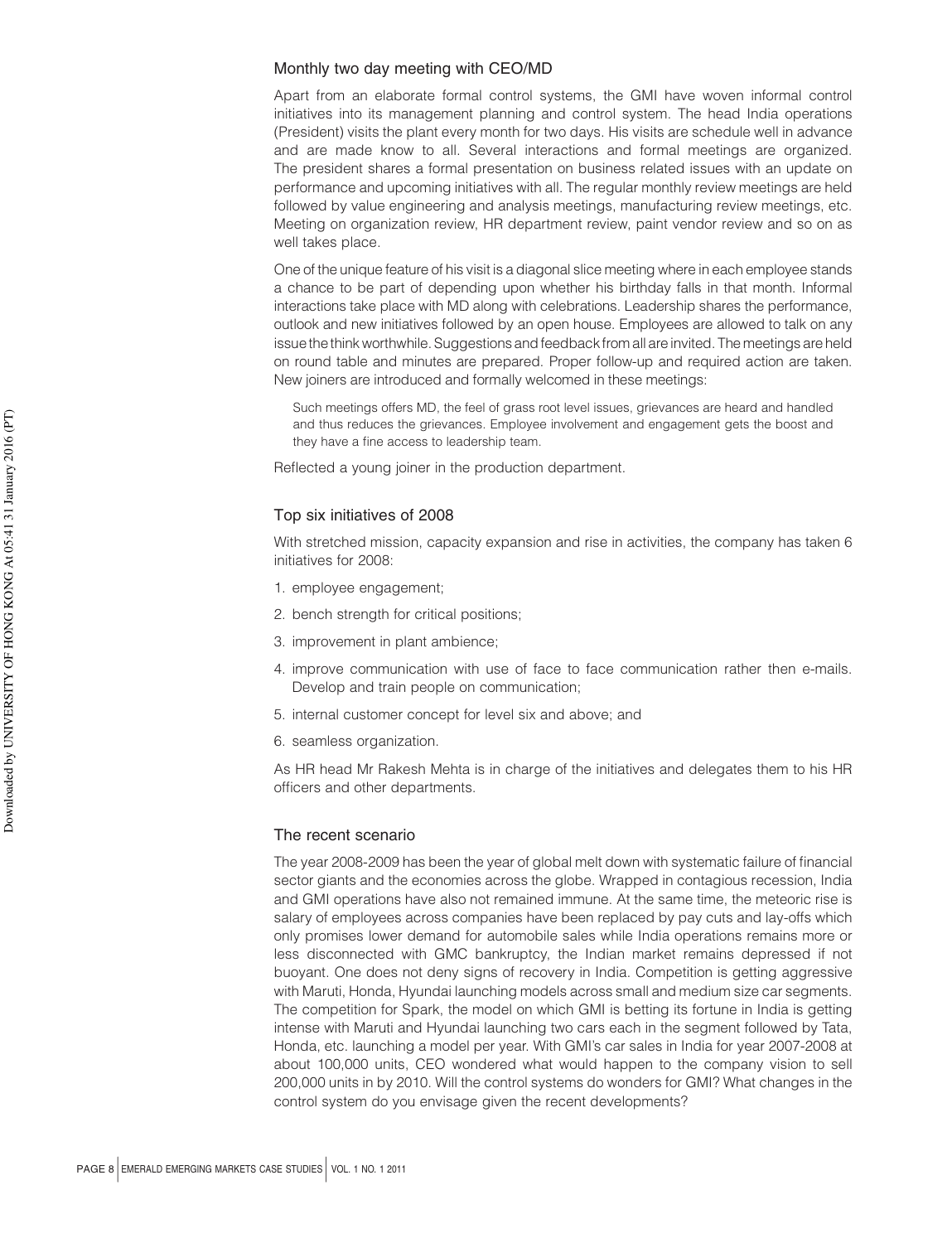# **Questions**

- 1. Evaluate the control systems of GMI.
- 2. Will GMI prevalent control system support the aggressive strategy in the depressed market situation and realize its dream position in the Indian market needs to be seen?
- 3. How will GMI respond to the impact of GMC bankruptcy on its India operations, customers, suppliers and employees?
- 4. Will GMI be able to maintain same consumer enthusiasm and confidence?
- 5. With the changed scenario and bankruptcy in US operations will the prevailing control systems work for GMI and its growth plans?

#### **Notes**

- 1. www.gm.co.in/content\_data/AP/IN/en/GBPIN/999/about\_gm.html
- 2. www.carazoo.com/article/2810200801/Passenger-Car-Market–in-India

#### **Exhibits**

# Exhibit I. Overview of GMC

Founded in 1908, General Motors Corporation (GMC), the world's largest vehicle manufacturer, designs, builds and markets cars and trucks worldwide.

GMC's vision is to be the world leader in transportation products and related services, by unveiling new products and the most exciting line-up in its history. The company will earn its customers' enthusiasm through continuous improvement driven by the integrity, teamwork, and innovation of GMC's people.

GMC today employs about 324,000 people around the world. It has manufacturing operations in 32 countries and its vehicles are sold in 200 countries. In 2004, GM sold nearly nine million cars and trucks globally, up to four percent and the second-highest total in the company's history. In 2004, for the fourth consecutive year, GMC set industry sales records in the USA, its largest market, for total trucks, pickup trucks and sport utility vehicles. GMC's global headquarters are at the GMC Renaissance Center in Detroit.

GMC's major markets are North America, Europe, Asia Pacific, Latin America, Africa and the Middle East. Its largest market is North America, where it is in its 78th year as market leader. GMC cars and trucks are sold under the following brands: Cadillac, Chevrolet, Buick, GMC, Holden, Hummer, Oldsmobile, Opel, Pontiac, Saab, Saturn and Vauxhall.

GMC is investing aggressively in high technology and e-business within its global automotive operations and through such initiatives as e-GM, GM BuyPower, OnStar and its Hughes Electronics Corp. (NYSE: GMH) subsidiary. GMC also operates one of the world's most successful financial institutions, General Motors Acceptance Corporation (GMAC). Other major subsidiaries include GMC Locomotive Group and Allison Transmission Division.

The GMC group of global partners includes Fiat Auto SpA of Italy, Fuji Heavy Industries Ltd., Isuzu Motors Ltd. and Suzuki Motor Corp. of Japan, which are involved in various product, power train and purchasing collaborations. In addition, GM is the largest shareholder in GM Daewoo Auto & Technology Co. of South Korea. GM also has technology collaborations with BMW AG of Germany and Toyota Motor Corp. of Japan, and vehicle manufacturing ventures with several automakers around the world, including Toyota, Suzuki, Shanghai Automotive Industry Corp. of China, AVTOVAZ of Russia and Renault SA of France.

GM brought brand differentiation to the world back in the 1920s, when Alfred Sloan created the price ladder of GMC marques that offered ''a car for every purse and purpose''.

Recently, the GMC product revolution again is strengthening its brands, with more innovative marketing that better understands the customer. Witness the incredible renaissance of Cadillac, led by all-new cars and trucks that have gone in a unique design direction, and by marketing that really connects with potential buyers.

Building on the success of the CTS sedan and Escalade series of SUVs, Cadillac's renaissance was enhanced further last year with the highly praised XLR roadster, the SRX

Keywords: Business performance, Automotive industry, India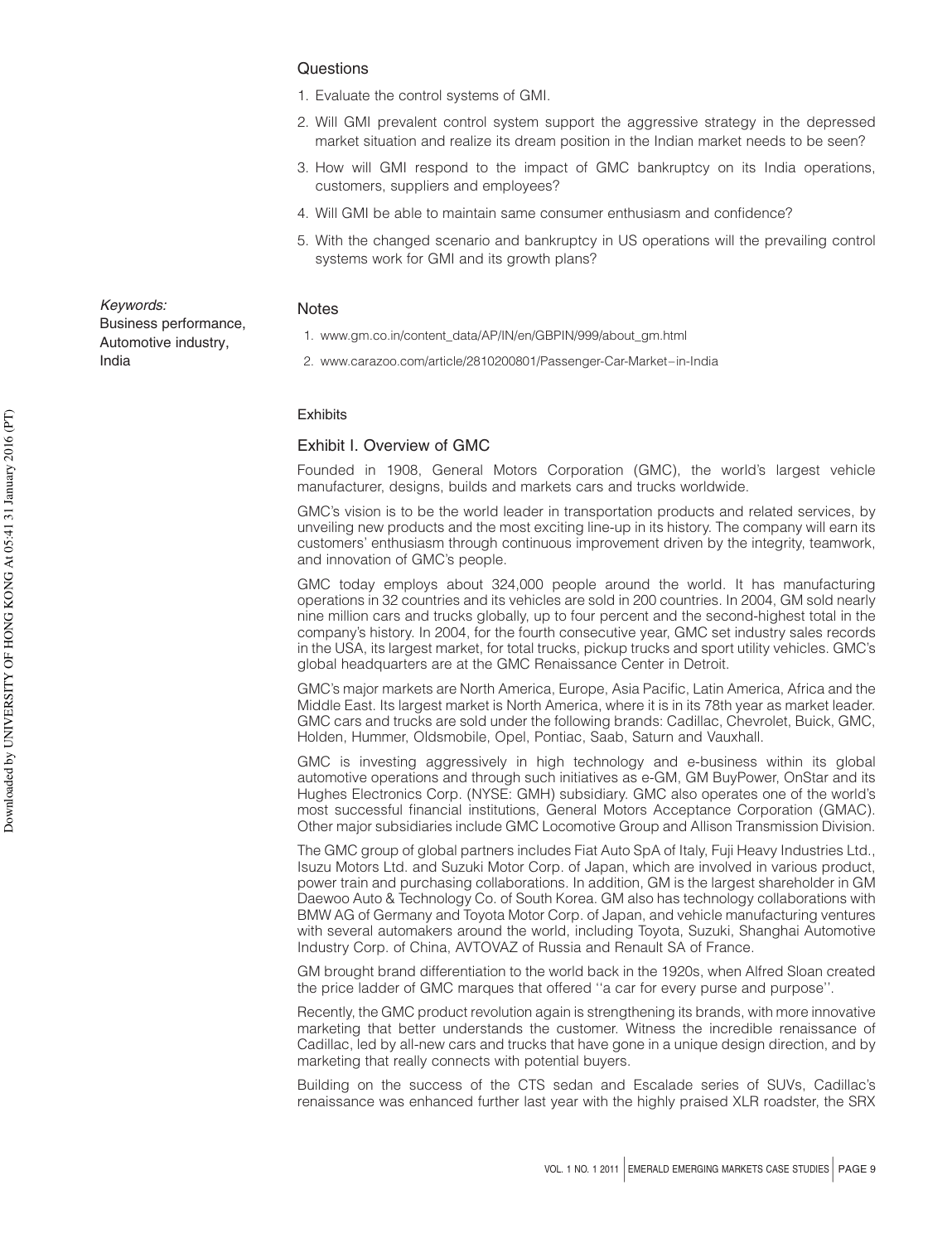performance utility vehicle, and the stunning sixteen concept car. To reclaim the mantle of 'Standard of the World," Cadillac must continue to further upscale the ultimate statement of luxury. Stay tuned.

Lessons learnt at Cadillac: in short, develop distinctively designed, high-quality vehicles that truly delight the customer, create an ownership experience that reflects and reinforces the brand's image, support this with strong and innovative advertising, and the buyers will come.

The same lessons are now being applied in North America to the volume leader, Chevrolet, to the performance-oriented brand, Pontiac, and to Buick, which is restoring its reputation for refined, dignified elegance. This emerging multi-brand strategy is being played out around the world. In Europe, the Opel and Vauxhall brands are being rebuilt with a more upscale image through an entire new line-up of exciting products. That effort began with the Zafira, Vectra and Meriva, and continues this year with the all-new Astra and Tigra.

Around the world, from Thailand to South Africa and to Russia, Chevrolet is establishing itself as a truly global, mainstream brand that across its line-up offers great value and quality that consumers can trust.

Designing, building and selling great cars and trucks that people really want to own. That is the fundamental business of GMC.

Compelling designs excite customers and connect with them on an emotional level. Well-designed vehicles turn heads and fire the imagination. GMC's goal is to develop cars and trucks that have an emotional appeal for a new generation of consumers – cars and trucks that people feel they must have.

Here is a sneak preview from our latest lineup of some great looking cars.

#### Chevrolet Corvette

The sixth-generation 2005 Corvette advances the sports car driving experience in every dimension. With its high precision built, it is the most powerful standard Corvette ever made. The Corvette is available in two body styles – coupe and convertible.

# Chevrolet SSR

The 2005 SSR comes with a new 6.0L LS2 small block V8 that whips up 390 hp. A power-retractable hardtop, cast-aluminium 19-inch front wheels and a five-link rear suspension define the vehicle that is part pick-up, part roadster and pure Chevrolet.

# Opel Insignia

The Insignia embodies the Opel brand's three core characteristics – excellent driving dynamics, exceptional versatility and expressive styling. An automobile of the future, it features numerous innovations including extensive use of light-emitting diode (LED) lighting technology.

#### Opel Speedster

The Speedster breaks through the barriers of ordinary thinking and conventional technology with a stylish, futuristic design and a road-holding experience like no other. It puts the excitement back into driving with its high performance engine.

#### Buick Velite Concept

The Velite Concept is a new expression of Buick's longstanding heritage in understated yet sophisticated designs. Its aggressive stance emphasizes contemporary design while retaining readily identifiable heritage cues of refined elegance.

## Buick Park Avenue Ultra

The Park Avenue Ultra draws from a rich design heritage to reveal a modern interpretation of a classic Buick with an artist's attention to detail. Carrying on the Buick legacy of strong workmanship, it comes with a higher torsional rigidity than before.

#### Cadillac Sixteen Concept

The Cadillac Sixteen Concept embodies the timeless qualities of a luxury sedan with its sleek appearance and a powerful XV16 engine that generates 1,000 hp. It's sculpted design evokes memories of an era when luxury cars were hand built.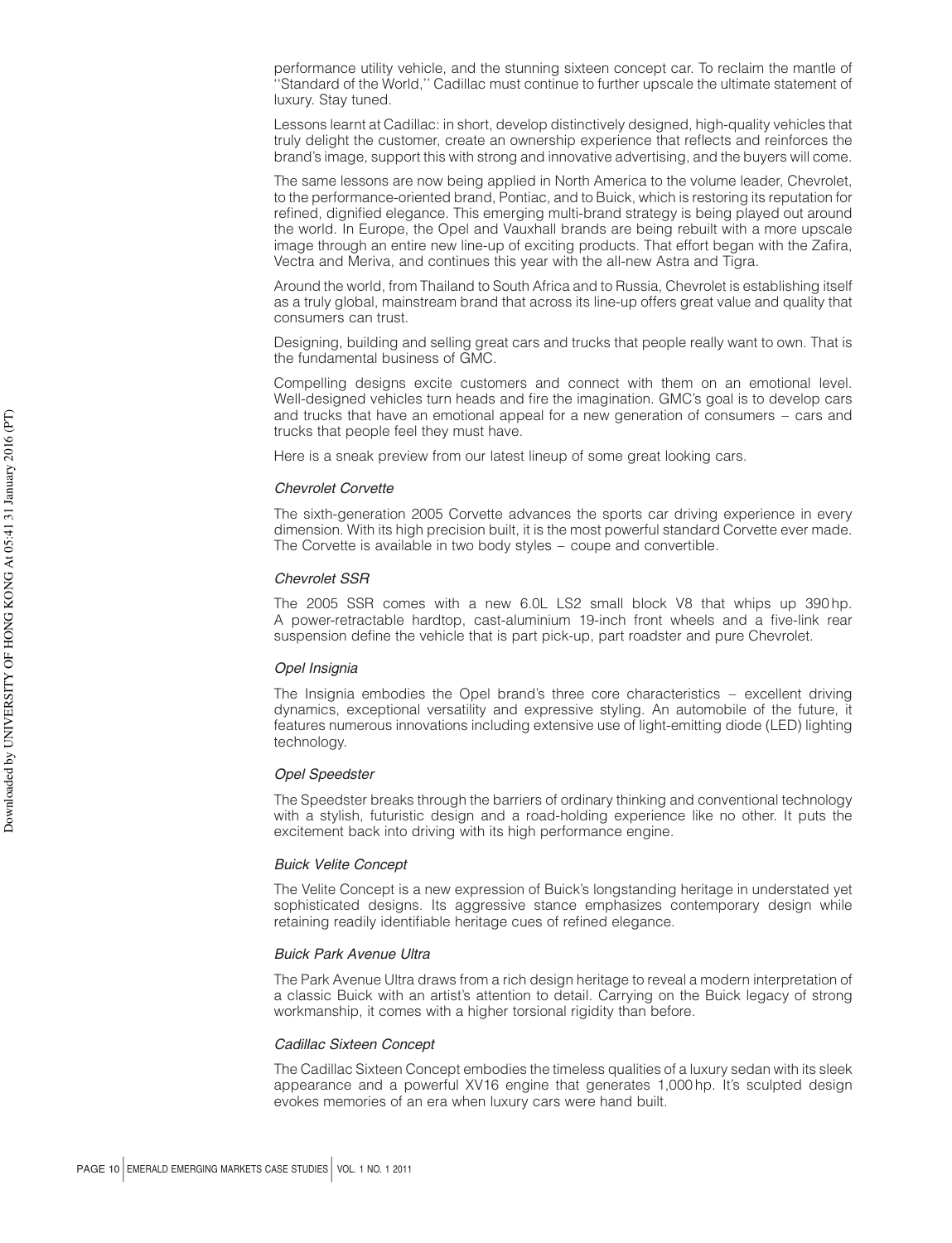# Cadillac XLR

The Cadillac XLR is a luxury roadster that is not just a head turner but also brings a smile on any performance driver's face, with its 320 hp 4.6L Northstar V8 VVT engine. An automatic retractable hardtop can transform the XLR from a coupe to an open-air roadster.

#### Pontiac Solstice

The Solstice delivers its promise of open-air thrills and the exhilarating freedom of roadster driving. It comes equipped with a powerful 2.4L Ecotec DOHC engine belts out up to 170 hp. It's bold, striking exterior lines are clearly Pontiac.

#### Pontiac Firebird

The Firebird is bold, beautiful, passionate and rebellious. From the first models, to the spellbinding Trans Am, to the magnificent madness of the Super Duty 455, there is a story in each and every Firebird.

#### Holden Monaro CV8

The Monaro CV8 is a very stylish high-performance sports coupe that boasts of a 5.7L Gen V8 engine. Its power train delivers a more forceful launch feel, more mid-range torque and a sharper sports character balanced by an upgraded braking system.

## Holden Torana TT36

The Torana TT36 is a mid-sized hatch concept car that demonstrates the versatility of Holden's design talent to a worldwide audience. Its experimental power plant belts out 280kW of power, and is a twin turbo, intercooled version of the 3.6L Alloytec V6 engine.

Source: www.gm.co.in/content\_data/AP/IN/en/GBPIN/999/about\_gm.html

#### Exhibit II. Passenger Car market in India

Some of the leading car manufacturers like the Tata Motors, Hyundai Motors, Honda Seil India and Maruti Suzuki have also proved their worth in terms of production, designing, and marketing across the globe. These manufacturers have good number of cars crossing boundaries and winning appreciations. Many other global auto manufacturers have made their debut to India with their slew of car launches. The global car manufacturers are investing on Indian market eyeing the growing earning potential, strong technological capability, availability of cheap and trained human resources. This further gave a boost to Indian car exports. Low cost of production along with low cost of designing and research has also contributed to increasing car exports. According to the industry reports, the fiscal 2001-2002 recorded an increase of 5.3 million units, which increased to 10.8 million units in the fiscal 2007-2008. The financial year 2007-2008 recorded a growth of 19 per cent. The production of passenger cars in India is expected to grow to over 14 million units in 2014-2015 and the sales are expected to increase at a rate of 10 per cent per annum. The manufacturing of passenger cars in Indian car industry has recorded an overall growth of over 8 per cent. Every year, the rate of production is increased because of the advancing technology and increasing number of establishments in terms of production houses and design centers. Recently, many car manufacturers like Hyundai, Maruti Suzuki and Fiat have established their design centers in the country. Furthermore, most of the car manufacturers are eyeing India as a hub for small car production. The rising cost competition in the developed car markets coupled with high input cost pressure contributed to the increasing sales figure of passenger cars in the country. During financial year 2005-2006, passenger vehicle sales witnessed a growth of 7.55 per cent over the previous year. The major players are still in the process of expanding their production capacity and roll out more car models in response to the needs and aspirations of Indian car consumers.

Source: www.carazoo.com/article/2810200801/Passenger-Car-Market–in-India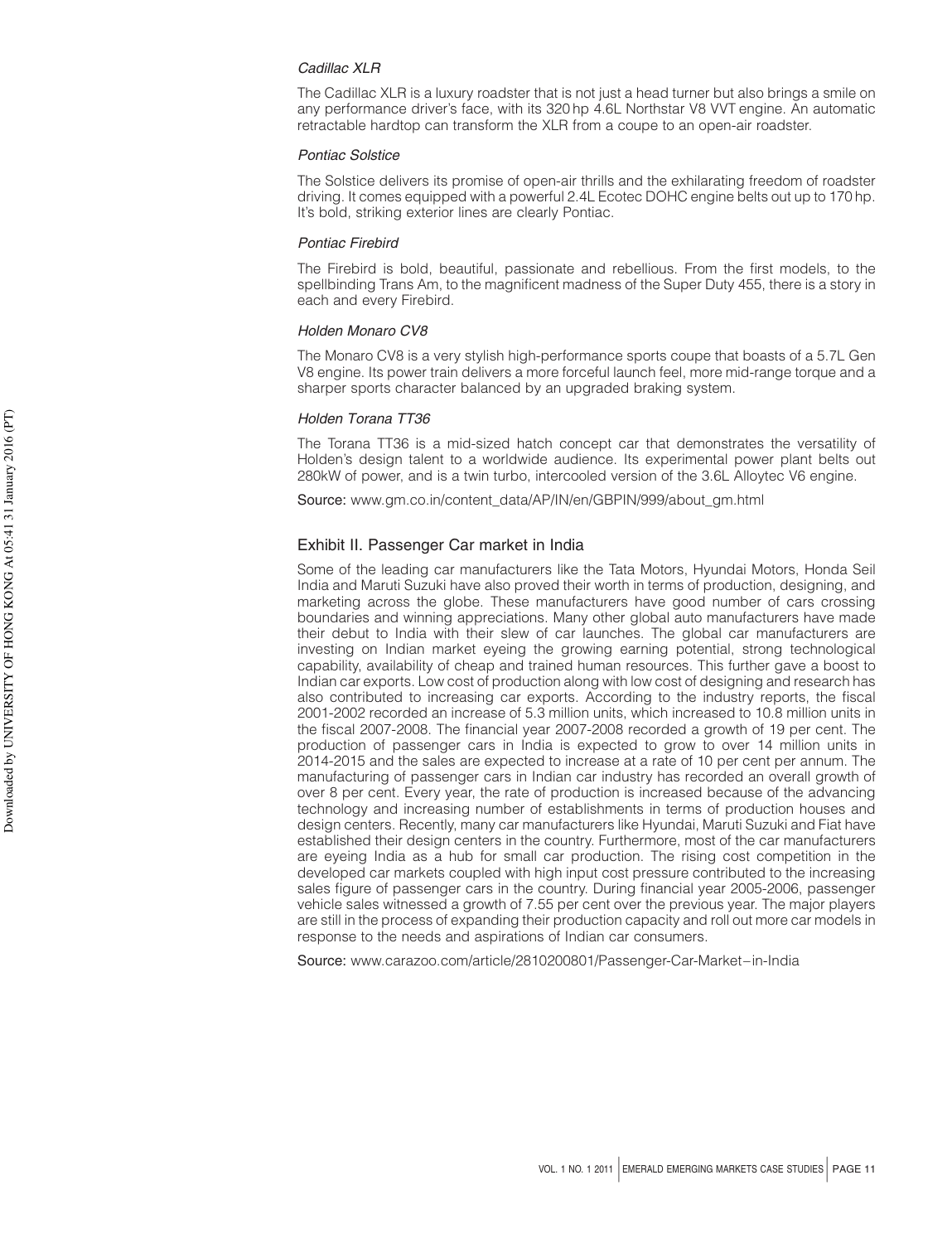| Category                     | 2003-2004 | 2004-2005      | 2005-2006      | 2006-2007      | 2008-2009 |
|------------------------------|-----------|----------------|----------------|----------------|-----------|
| Total CVs (%)                | 36        | 22             | 10             | 5              | $-21.7$   |
| M and HCVs (%)               | 39        | 23             | 5              | $\overline{0}$ | $-33.0$   |
| $LCVs$ $(\%)$                | 32        | 21             | 19             | 12             | $-7.0$    |
| Total passenger vehicles (%) | 28        | 18             | 8              | 12             | 0.1       |
| Passenger cars (%)           | 29        | 18             | 8              | 12             | 1.3       |
| A1 $(%)$                     | 17        | $-31$          | $-23$          | $-12$          | $-29.0$   |
| A2(%)                        | 23        | 34             | 15             | 14             | 3.1       |
| A3(%)                        | 51        | 26             |                | 15             | 7.1       |
| A4, A5, and A6 (%)           | 209       | 60             |                | 4              | $-13.3$   |
| Utility vehicles (%)         | 29        | 20             | 10             | 11             | $-7.9$    |
| $MPVs$ $(\%)$                | 14        | 9              | $\overline{2}$ | 21             | 5.7       |
| Total two wheelers (%)       | 11        | 16             | 14             | $-8$           | 2.6       |
| Scooters (%)                 |           | $\overline{4}$ | $-2$           | 12             | 9.1       |
| Motorcycles (%)              | 14        | 19             | 17             | $-12$          | 1.2       |
| Mopads (%)                   | $-9$      | 5              | 3              | 16             | 4.2       |
| Three wheelers (%)           | 23        | 8              | 17             | $-10$          | $-4.1$    |

# **Exhibit IV** Cars sold by GM India

# CARS

| Chevrolet-Aveo       | <b>Chevrolet Optra</b>              | Chevrolet Tavera                   |  |  |  |  |  |
|----------------------|-------------------------------------|------------------------------------|--|--|--|--|--|
| Aveo 1.4 E           | 1.6 Elite                           | Tavera B1                          |  |  |  |  |  |
| Aveo 1.4             | 1.6 LS Elite                        | Tavera B <sub>2</sub>              |  |  |  |  |  |
| Aveo 1.4 LS          | 1.6 LT Royale                       |                                    |  |  |  |  |  |
| Aveo 1.6 LT          | 1.8 <sub>LT</sub>                   |                                    |  |  |  |  |  |
|                      | $1.8$ LT AT                         |                                    |  |  |  |  |  |
| Opel Astra           | Opel Corsa                          | Chevrolet Captiva                  |  |  |  |  |  |
| Chevrolet Tavera Neo | Chevrolet-Spark                     | <b>Chevrolet SRV</b>               |  |  |  |  |  |
| Neo LS-B3            | Spark 1.0 E                         | Chevrolet SRV 1.6                  |  |  |  |  |  |
| Neo SS-D1            | Spark 1.0                           | Chevrolet SRV 1.6 with Option Pack |  |  |  |  |  |
|                      | Spark 1.0 LS                        |                                    |  |  |  |  |  |
|                      | Spark 1.0 LT                        |                                    |  |  |  |  |  |
| Chevrolet Aveo U-VA  | Chevrolet Optra Magnum              |                                    |  |  |  |  |  |
| Aveo U-VA 1.2        | Chevrolet Optra Magnum 2.0 MAX TCDi |                                    |  |  |  |  |  |
| Aveo U-VA 1.2 LS     | Chevrolet Optra Magnum 2.0 LS TCDi  |                                    |  |  |  |  |  |
| Aveo U-VA 1.2 LT     | Chevrolet Optra Magnum 2.0 LT TCDi  |                                    |  |  |  |  |  |
|                      |                                     |                                    |  |  |  |  |  |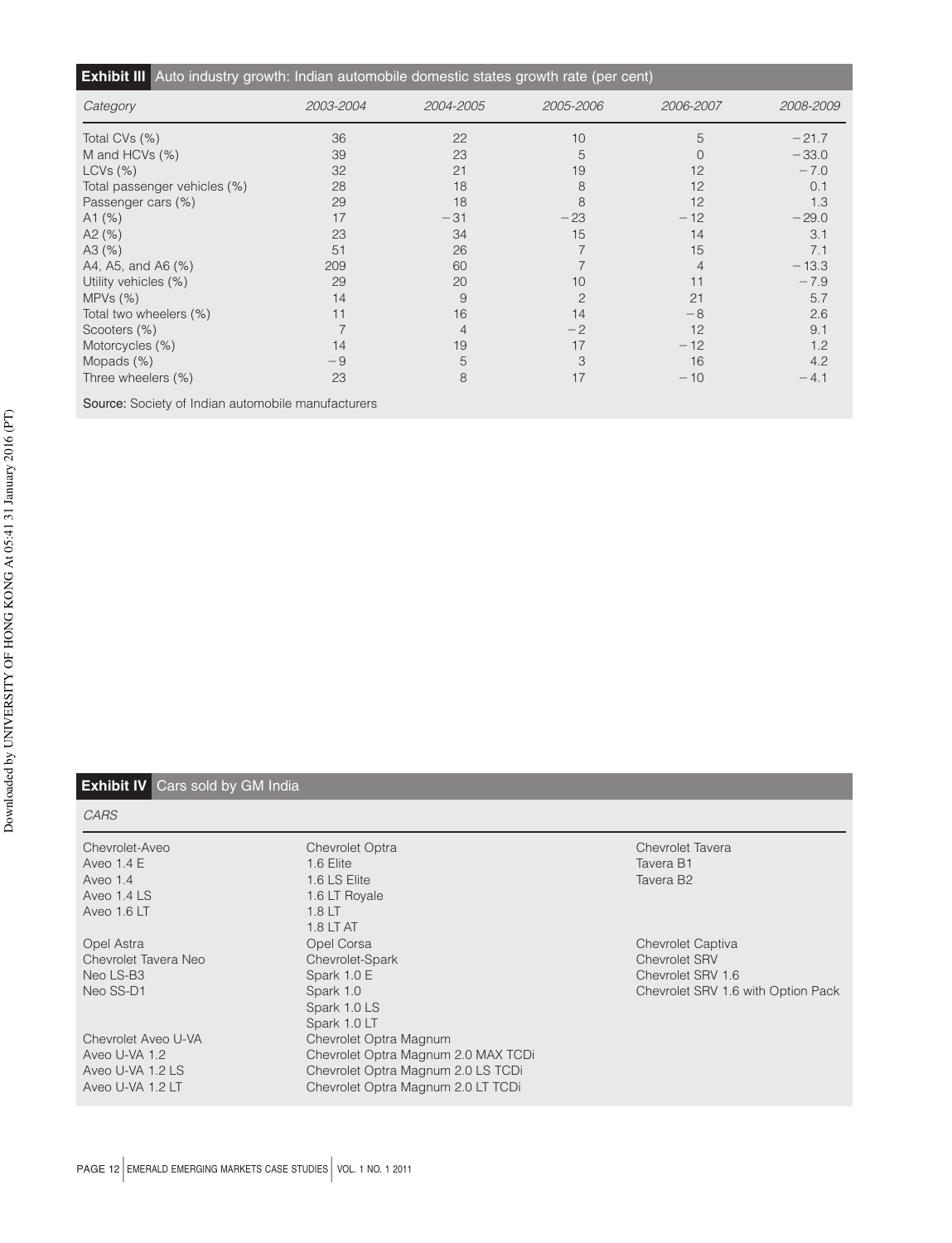# **Exhibit V** Finance function chart



# **Exhibit VI** Business plan deployment display

|                                                                  | Format                                                                             |                                      |        |                                           |                                               |   |                |   |    | Reference no. |                    |                  |                                 |                                   |          |              |  |
|------------------------------------------------------------------|------------------------------------------------------------------------------------|--------------------------------------|--------|-------------------------------------------|-----------------------------------------------|---|----------------|---|----|---------------|--------------------|------------------|---------------------------------|-----------------------------------|----------|--------------|--|
|                                                                  | Department:                                                                        |                                      |        |                                           |                                               |   |                |   |    |               |                    | Revision no.     |                                 |                                   |          | <sub>0</sub> |  |
|                                                                  |                                                                                    |                                      |        |                                           |                                               |   |                |   |    |               |                    | First issue date |                                 |                                   |          | 08/02/05     |  |
|                                                                  | Title: annual business plan deployment                                             |                                      |        |                                           |                                               |   |                |   |    |               | Last revision date |                  |                                 |                                   |          |              |  |
|                                                                  |                                                                                    |                                      |        |                                           |                                               |   |                |   |    |               |                    | Page #1 of 1     |                                 |                                   |          |              |  |
| Business plan deployment<br>2008 Annual plan spqrce: Environment |                                                                                    | Category owner-area leader-body shop |        |                                           |                                               |   |                |   |    |               |                    |                  |                                 |                                   |          |              |  |
|                                                                  | Goal : improve the environmental performance of the plant overall status           |                                      |        |                                           |                                               |   |                |   |    |               |                    |                  |                                 |                                   |          |              |  |
| Objective                                                        | Methods (includes support activity where<br>support required from other functions) | Responsible                          | Target | Schedule and control points               |                                               |   |                |   |    |               |                    |                  | Supporting<br>team sign-<br>off | Current<br>status                 |          |              |  |
|                                                                  |                                                                                    |                                      |        | 1                                         | $\,2$                                         | 3 | $\overline{4}$ | 5 | 6  | 7             | 8                  | 9                | 10 <sup>1</sup>                 | 11                                | 12       |              |  |
|                                                                  |                                                                                    |                                      |        | Δ                                         | Δ                                             | Δ | Δ              | Δ | Δ  | Δ             | Δ                  | Δ                | Δ                               | Δ                                 | Δ        |              |  |
|                                                                  |                                                                                    |                                      |        | Δ                                         | Δ                                             | Δ | Δ              | Δ | lΔ | Δ             | Δ                  | Δ                | Δ                               | Δ                                 | Δ        |              |  |
|                                                                  |                                                                                    |                                      |        | Δ                                         | Δ                                             | Δ | Δ              | Δ | Δ  | Δ             | Δ                  | Δ                | Δ                               | Δ                                 | Δ        |              |  |
|                                                                  |                                                                                    |                                      |        | Δ                                         | Δ                                             | Δ | Δ              | Δ | Δ  | Δ             | Δ                  | Δ                | Δ                               | Δ                                 | Δ        |              |  |
|                                                                  |                                                                                    |                                      |        | Δ                                         | Δ                                             | Δ | Δ              | Δ | Δ  | Δ             | Δ                  |                  | Δ                               | Δ                                 | Δ        |              |  |
|                                                                  |                                                                                    |                                      |        | Δ                                         | Δ                                             | Δ | Δ              | Δ | Δ  | Δ             | Δ                  | Δ                | Δ                               | Δ                                 | Δ        |              |  |
|                                                                  |                                                                                    |                                      |        |                                           |                                               |   |                |   |    |               |                    |                  |                                 |                                   |          |              |  |
|                                                                  |                                                                                    |                                      |        | Signature block<br>Signature Area<br>Name |                                               |   |                |   |    |               |                    |                  |                                 |                                   |          |              |  |
|                                                                  | Time-line legend                                                                   |                                      |        |                                           | ABC<br>Env. Engg<br><b>XYZ</b><br>Maintenance |   |                |   |    | Name          |                    |                  |                                 | Signature block<br>Signature Area |          |              |  |
| Time line                                                        |                                                                                    | Meets or exceeds target PQR          |        |                                           | Maintenance<br>Maintenance                    |   |                |   |    |               | <b>DSR</b>         |                  |                                 |                                   | Projects |              |  |
| Control point                                                    | Fill in when performed $\triangle$<br>Δ                                            | Improvements needed                  |        | <b>EFG</b>                                |                                               |   |                |   |    |               |                    |                  |                                 |                                   |          |              |  |
| Planned start/end time                                           | X Target missed<br>◯<br>Actual start/end time                                      |                                      |        |                                           |                                               |   |                |   |    |               |                    |                  |                                 |                                   |          |              |  |

Downloaded by UNIVERSITY OF HONG KONG At 05:41 31 January 2016 (PT) Downloaded by UNIVERSITY OF HONG KONG At 05:41 31 January 2016 (PT)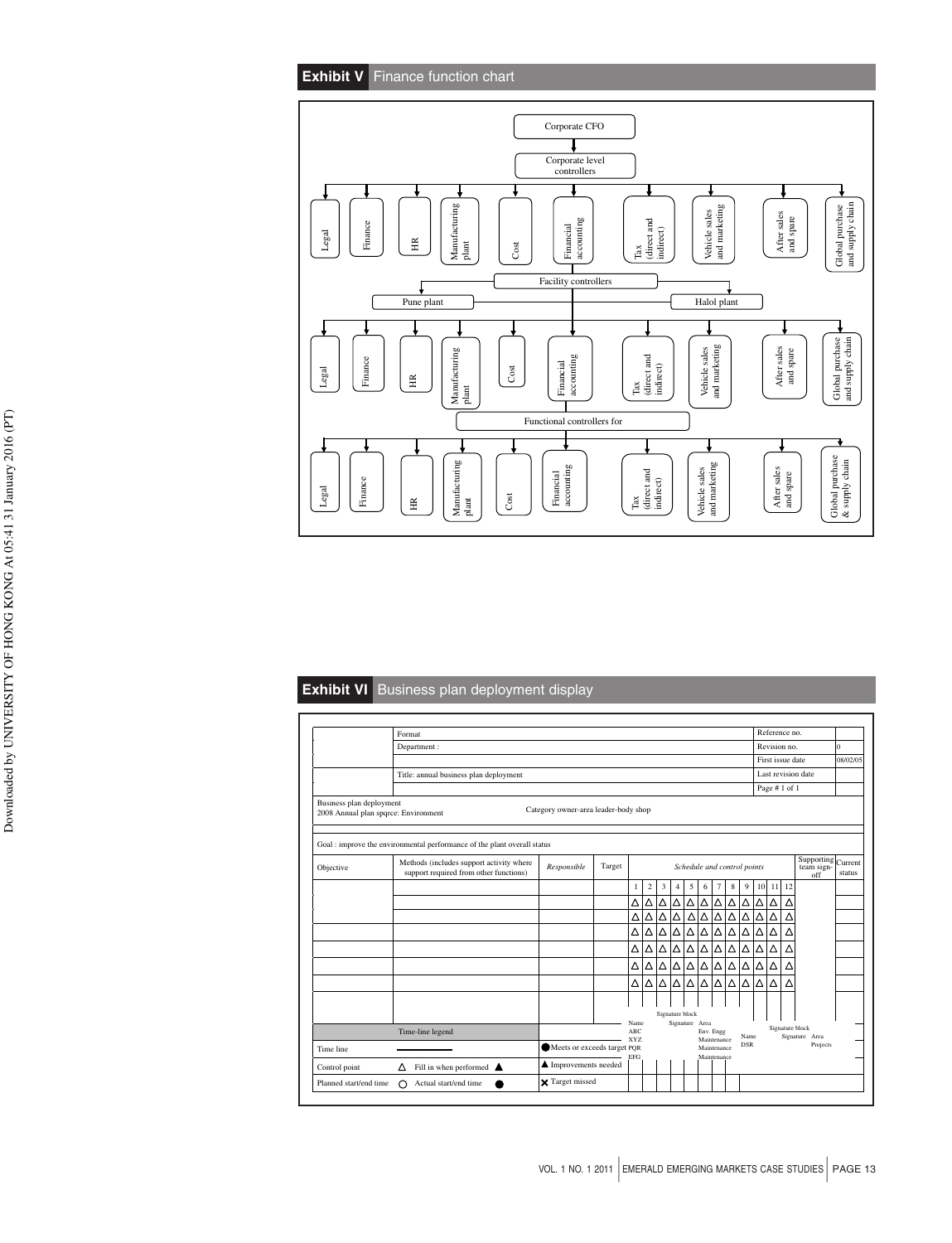